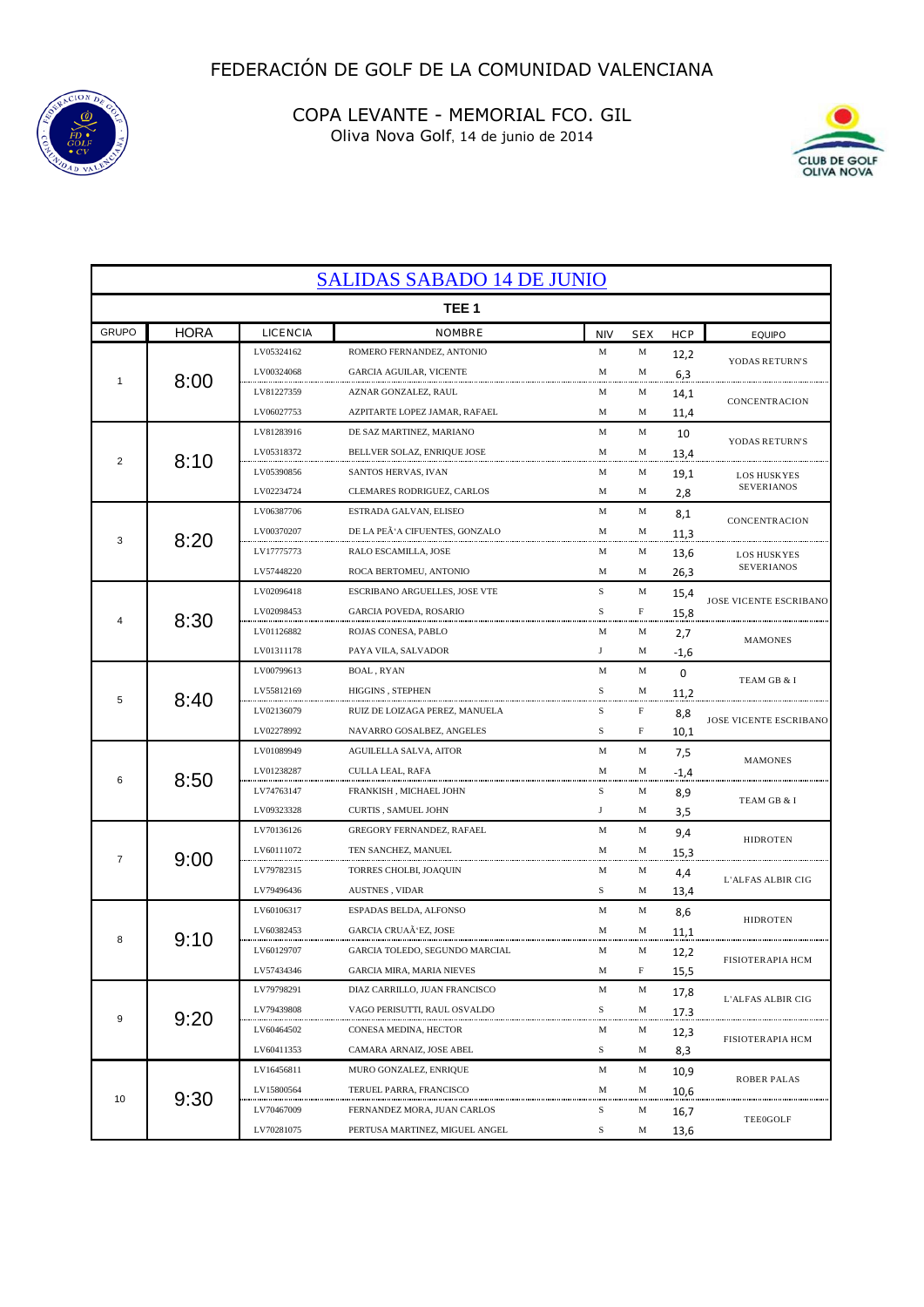



| <b>SALIDAS SABADO 14 DE JUNIO</b> |             |                 |                                 |            |              |            |                       |
|-----------------------------------|-------------|-----------------|---------------------------------|------------|--------------|------------|-----------------------|
| TEE <sub>1</sub>                  |             |                 |                                 |            |              |            |                       |
| <b>GRUPO</b>                      | <b>HORA</b> | <b>LICENCIA</b> | <b>NOMBRE</b>                   | <b>NIV</b> | <b>SEX</b>   | <b>HCP</b> | <b>EQUIPO</b>         |
| 11                                | 9:40        | LV15432486      | <b>GONZALEZ RE</b>              | M          | M            | 14,2       | <b>ROBER PALAS</b>    |
|                                   |             | LV79432490      | MORENO RUIZ, JUAN               | M          | M            | 19,3       |                       |
|                                   |             | LV79464032      | ROBERT, THOMAS                  | M          | М            | 17,5       | EL FARO DEL ALBIR     |
|                                   |             | LV79321545      | PERIS ESCRIBANO, VICENTE MANUEL | S          | M            | 15,1       |                       |
| 12                                | 9:50        | LV30286924      | RODRIGUEZ RICO, JOSE ANTONIO    | M          | M            | 12,1       | <b>TEE0GOLF</b>       |
|                                   |             | LV26325106      | BERNABEU MOLLA. ANTONIO VICENTE | S          | M            | 12,8       |                       |
|                                   |             | LV79385453      | RUIZ ALONSO, LUCIANO            | S          | M            | 11,9       | EL FARO DEL ALBIR     |
|                                   |             | LV60132557      | CERDAN GARCIA, MANUEL           | S          | M            | 14         |                       |
|                                   | 10:00       | LV73064147      | LAUGESEN, JACOB                 | M          | M            | 14.7       | <b>JACOB LAUGESEN</b> |
| 13                                |             | LV73369964      | DOSS, JOAKIM                    | M          | M            | 9.7        |                       |
|                                   |             | LV09246436      | ALONSO ORTS, CARLOS             | J          | M            | 4,1        | <b>WAKANDA</b>        |
|                                   |             | LV09365492      | HERNANDEZ PUJOL, DYLAN          | J          | M            | 7,1        |                       |
| 14                                | 10:10       | LV09236832      | GAINES CHAZARRA, PABLO ANTONIO  | J          | M            | 19,7       | <b>WAKANDA</b>        |
|                                   |             | LV09394536      | <b>GOMEZ CARBAJAL, DAVID</b>    |            | $\mathbf{M}$ | 6,2        |                       |
|                                   |             | LV70400270      | FERNANDEZ DELGADO, PEDRO        | S          | M            | 8.6        | <b>EL FURANCHO</b>    |
|                                   |             | LV70425080      | OTERO SOBRINO, MARISA           | S          | F            | 21,7       |                       |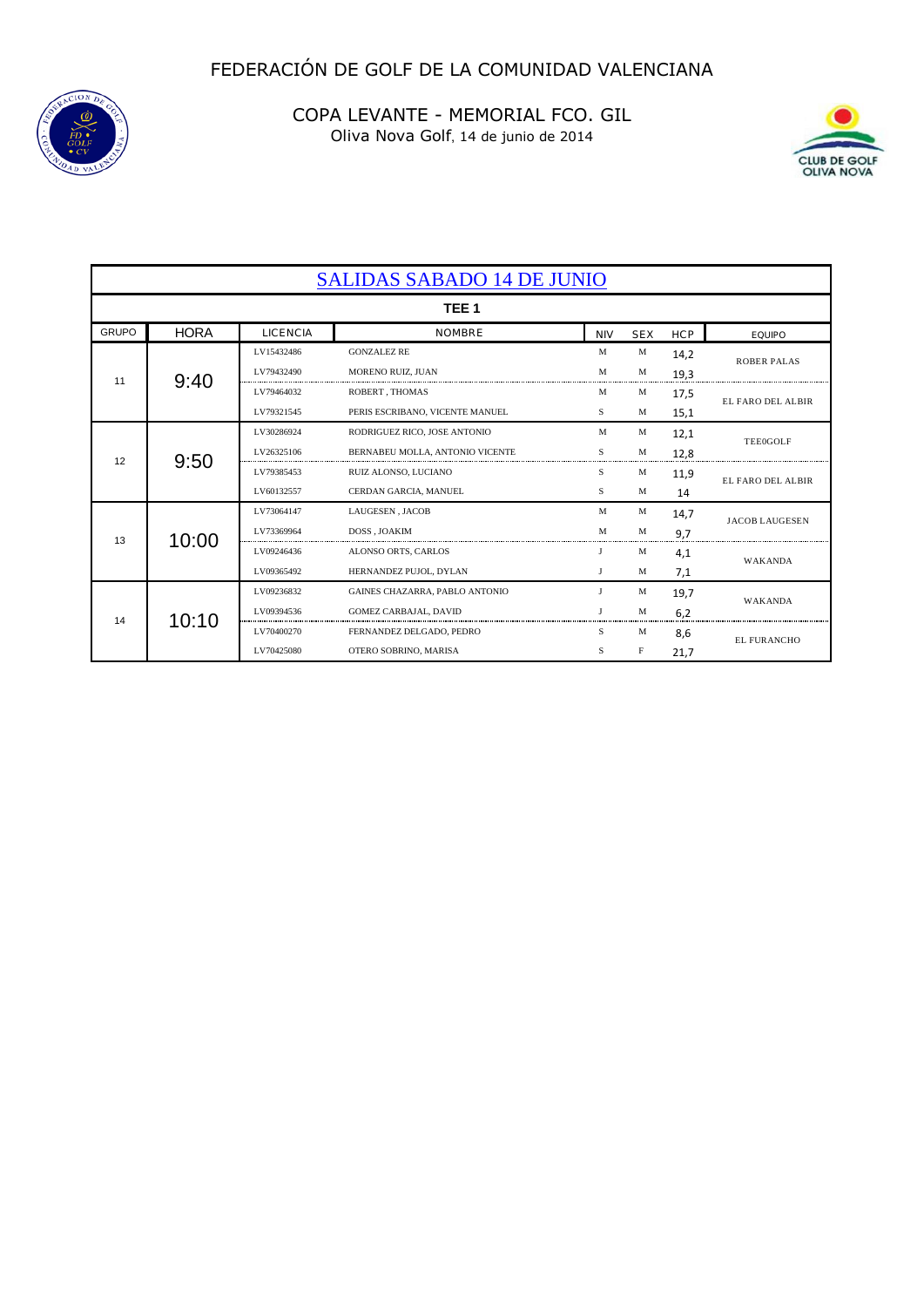



| <b>SALIDAS SABADO 14 DE JUNIO</b> |             |            |                                  |             |             |            |                        |
|-----------------------------------|-------------|------------|----------------------------------|-------------|-------------|------------|------------------------|
| <b>TEE 10</b>                     |             |            |                                  |             |             |            |                        |
| <b>GRUPO</b>                      | <b>HORA</b> | LICENCIA   | NOMBRE                           | <b>NIV</b>  | <b>SEX</b>  | <b>HCP</b> | <b>EQUIPO</b>          |
| 15                                |             | LV80308483 | VILANOVA MARTINEZ, JULIO         | M           | M           | 12,9       | <b>GOLFTROTTERS</b>    |
|                                   | 8:00        | LV80452856 | FANDO MARTINEZ, RAFAEL NICOLAS   | M           | M           | 16,1       |                        |
|                                   |             | LV80453907 | NAVARRO MINGUEZ, RAMON           | M           | M           | 21,5       | <b>GREENVAL</b>        |
|                                   |             | LV80776764 | MURGUI VIDAL, VICENT             | S           | M           | 17,1       |                        |
|                                   | 8:10        | LV80756447 | FERNANDEZ MARIN, FCO JAVIER      | M           | M           | 16,7       | <b>GOLFTROTTERS</b>    |
| 16                                |             | LV80138082 | MACHADO LOPEZ, JOAQUIN           | S           | M           | 17,5       |                        |
|                                   |             | LV18446501 | PASTOR CATALAN, EVARISTO RAFAEL  | S           | M           | 18,1       | PASTOR CATALAN         |
|                                   |             | LV14406092 | GARCIA PEREZ, GUSTAVO DAVID      | S           | M           | 19         |                        |
|                                   |             | LV80769507 | POBO GARRIDO, JOSE VICENTE       | $\mathbf S$ | M           | 13,2       | <b>GREENVAL</b>        |
| 17                                | 8:20        | LV80261728 | MAZON MORALES, JUAN PEDRO        | S           | M           | 20,9       |                        |
|                                   |             | LV18446500 | LINARES POVEDA, M                | S           | $\mathbf F$ | 22,1       | PASTOR CATALAN         |
|                                   |             | LV14406097 | MUÃ'OZ ORTEGA, VELI              | S           | $\mathbf F$ | 32,7       |                        |
|                                   |             | LV09145613 | CAPARROS CLEMENTE, FRANCISCO     | M           | M           | 11         | <b>THADER</b>          |
| 18                                | 8:30        | LV09423058 | GONZALEZ MENCHON, ANTONIO        | M           | M           | 7,2        |                        |
|                                   |             | LV58099526 | PASTOR CASANOVA, RAFAEL          | S           | M           | 10,4       | <b>CASA MODA'S</b>     |
|                                   |             | LV58320326 | QUETGLAS TORTOSA, JAIME          | М           | M           | 10,3       |                        |
|                                   |             | LV09204955 | RODRIGUEZ VILLENA, JOSE MANUEL   | $\mathbf S$ | M           | 4,8        | <b>THADER</b>          |
| 19                                | 8:40        | LV09644130 | AGUIRRE BILBAO, JOSE MARIA       | S           | M           | 11,7       |                        |
|                                   |             | LV60199464 | ODRISCOLL MCCARTHY, DONAL        | М           | M           | 10,9       | <b>LLOP FUSION</b>     |
|                                   |             | LV60200765 | CARMONA GOMEZ, PEDRO             | M           | M           | 12,5       |                        |
|                                   | 8:50        | LV58240592 | <b>GRAMAJE REVERT, SAMUEL</b>    | М           | M           | 9,9        |                        |
| 20                                |             | LV58238131 | SILVESTRE ALCARAZ, JUAN          | M           | M           | 12,2       | <b>CASA MODA'S</b>     |
|                                   |             | LV00646298 | FERRANDIS-GARCIA APARISI, GLORIA | М           | F           | 12,1       |                        |
|                                   |             | LV66146042 | CARDOS CARBONEROS, RAFAEL        | М           | M           | 8,5        | <b>LLOP FUSION</b>     |
|                                   |             | LV15451069 | GJERGJI VILLA, GJON              | M           | M           | 4,7        |                        |
| 21                                |             | LV15467819 | GOMEZ NAVARRO, ANGEL             | M           | M           | 18,2       | <b>IMED HOSPITALES</b> |
|                                   | 9:00        | LV15263644 | DEVESA SIK, ERIK                 | M           | M           | 16.3       |                        |
|                                   |             | LV15438611 | LLINARES RAMIS, PEDRO            | S           | M           | 12,8       | CENTAURO               |
|                                   |             | LV03092945 | RIPOLL BORJA, JOSE FRANCISCO     | $\mathbf S$ | M           | 9          |                        |
|                                   |             | LV15670718 | DIAZ-HEREDERO GOMEZ, JESUS       | S           | M           | 16,7       | <b>IMED HOSPITALES</b> |
| 22                                | 9:10        | LV26423073 | LOPEZ SEGARRA, ANTONIO           | M           | M           | 13,7       |                        |
|                                   |             | LV65457158 | HERNANDEZ HERNANDEZ, ADRIAN      | М           | M           | 12,9       | <b>FONT CREW</b>       |
| 23                                | 9:20        | LV15423809 | PASTOR CANTO, AGUSTIN ALFONSO    | $\mathbf S$ | M           | 13,9       |                        |
|                                   |             | LV15634828 | MARTINEZ ORIVE, JAVIER           | M           | M           | 13.8       | CENTAURO               |
|                                   |             | LV26817122 | PIA±OL MARTINEZ, JOSE RAMON      | J           | M           | 9,4        | <b>FONT CREW</b>       |
|                                   |             | LV26382662 | BAS LOPEZ, FCO. ANTONIO          | М           | M           | 17,4       |                        |
| 24                                | 9:30        | LV64464412 | <b>AGULLO IBA</b>                | $\mathbf C$ | M           | 4,3        |                        |
|                                   |             | LV64220061 | ANDUIX CALATAYUD, JUAN CARLOS    | M           | M           | 17         | AMB MES MORAL QUE'L    |
|                                   |             | LV64288190 | GOMEZ ZARAGOZA, RAUL             | M           | M           | 6,9        |                        |
|                                   |             | LV64425742 | SEGUI PEREZ, AGUSTIN             | М           | M           | 11,7       | <b>ALCOY</b>           |